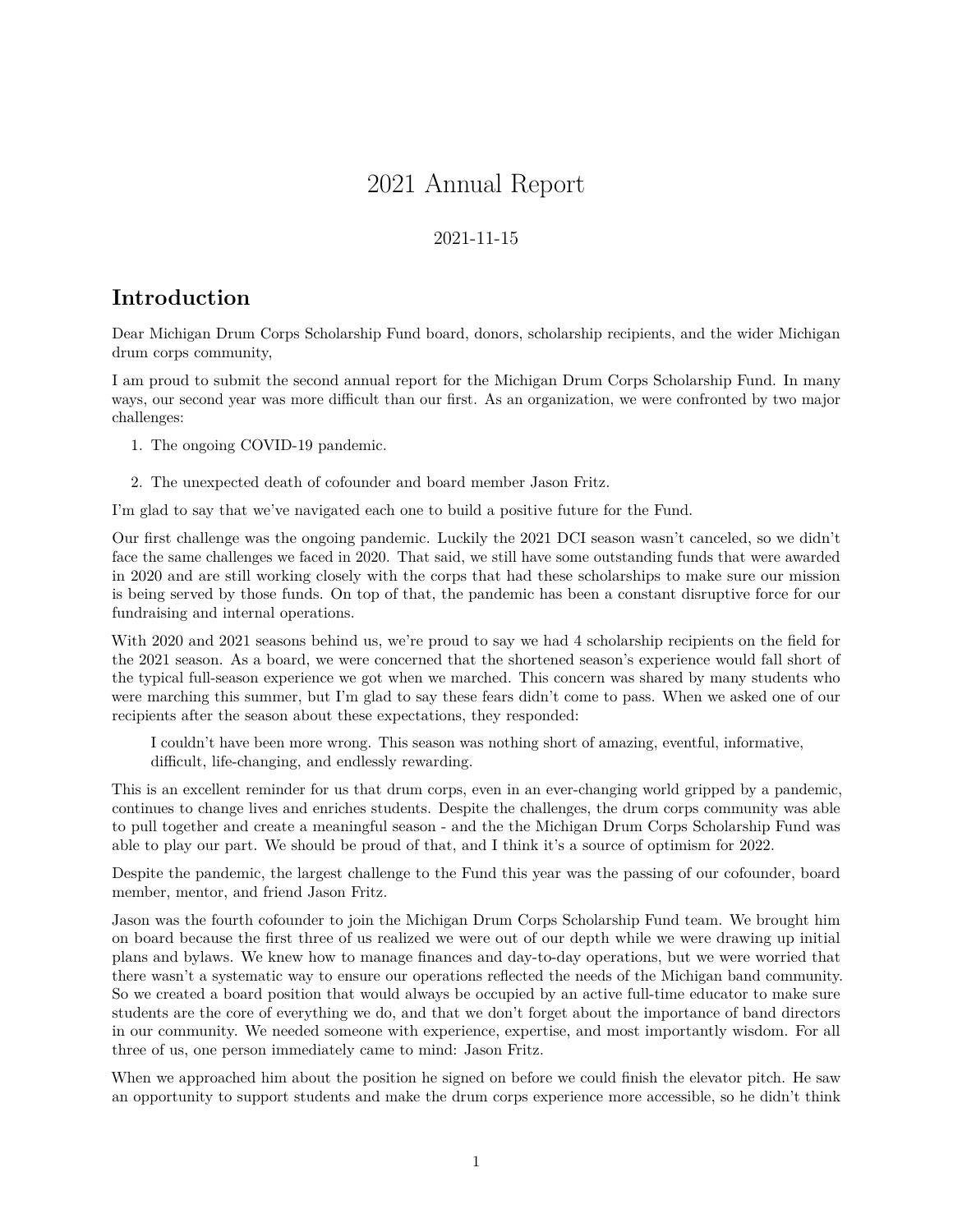twice. While we were thrilled to have him on the team, the truth is his confidence inspired us to set higher goals and push ourselves in a way we wouldn't have otherwise. In other words, he did what all good educators do. His impact on the Michigan Drum Corps Scholarship Fund is immeasurable - it may not be hyperbole to say that without him it wouldn't even exist. After all, the original sketches of the Fund came together while we were all teaching a band camp with him!

All of this is to say: after his death, we felt lost and shaky, like we had lost a piece of our foundation. But through this challenge, too, we were able to build something positive for the future of the Michigan Drum Corps Scholarship Fund.

Shortly after his death, his surviving wife Dani approached us about establishing an endowment and scholarship program in his name. I will forever be humbled by the trust and faith she placed in us to build something in his honor. I admit I was surprised, given that we aren't exactly dripping with experience related to endowments, but the entire board worked as hard as we could to validate Dani's trust. We educated ourselves, had conversations, and figured out how to establish an endowment.

We started raising funds in July, originally aiming for \$5000. With the help of the community, we blew past that mark, and raised more than \$10,000. In early October, we placed the endowment with the [Battle Creek](https://www.bccfoundation.org/) [Community Foundation.](https://www.bccfoundation.org/) At the time of this writing, it stands at almost \$13,500. On behalf of the entire Scholarship Fund board, I'm not sure I can express the gratitude we feel for the donations. Some individuals contributed as little as \$5, while others contributed more than \$1000. Regardless of size, each donation was a testament to the impact Jason had on the community. We realize that each donor placed the same trust in us that Dani did to honor Jason's legacy. We will approach the management of the endowment and scholarship program focused on gratitude, humility, and service.

Jason's death also left a vacancy on our Board of Directors. On the recommendation of Dani, we reached out to Robert Livingston, the music director of the Hillsdale Wind Symphony. Bob has been around the activity for decades and has a wealth of experience both in teaching band and running programs focused on supporting students and expanding access to education. He's contributed to our board meetings already, and I'm confident that his perspective will help us clarify our mission while managing resources responsibly.

And so, we move forward into 2022. Doing so without Jason will be hard, but we have a DCI season under our belts, an endowment that will serve his legacy in perpetuity, and a new board member whose perspective will be a valuable addition to our operations. I can't wait to see what we achieve together!

Sincerely,

Evan Murray Chairperson of the Board of Directors Michigan Drum Corps Scholarship Fund

## **Financial Summary**

We remain committed to financial transparency. Thus, all of our monthly financial reports are available [on](https://midrumcorpsfund.org/reports.html) [our website.](https://midrumcorpsfund.org/reports.html) This section will contain a more general overview than what is available in our latest financial report.

There are a few procedural highlights to note. First, administrative expenses in 2021 were about half of what they were in 2020. Because 2020 was our first year in operation, we had a few one-time expenses, including our initial registration fees and software purchases. Most of the administrative expenses in 2021 were Paypal fees associated with our online donations. That said, 2021 was the first year the Fund followed the "100% model", in which an individual donor covered all the administrative expenses for the Fund. This means **100% of all donor funds were put towards program expenses in 2021**, including scholarships, the endowment, and funds that are carried over for scholarships in the upcoming year. We hope to continue this in 2022.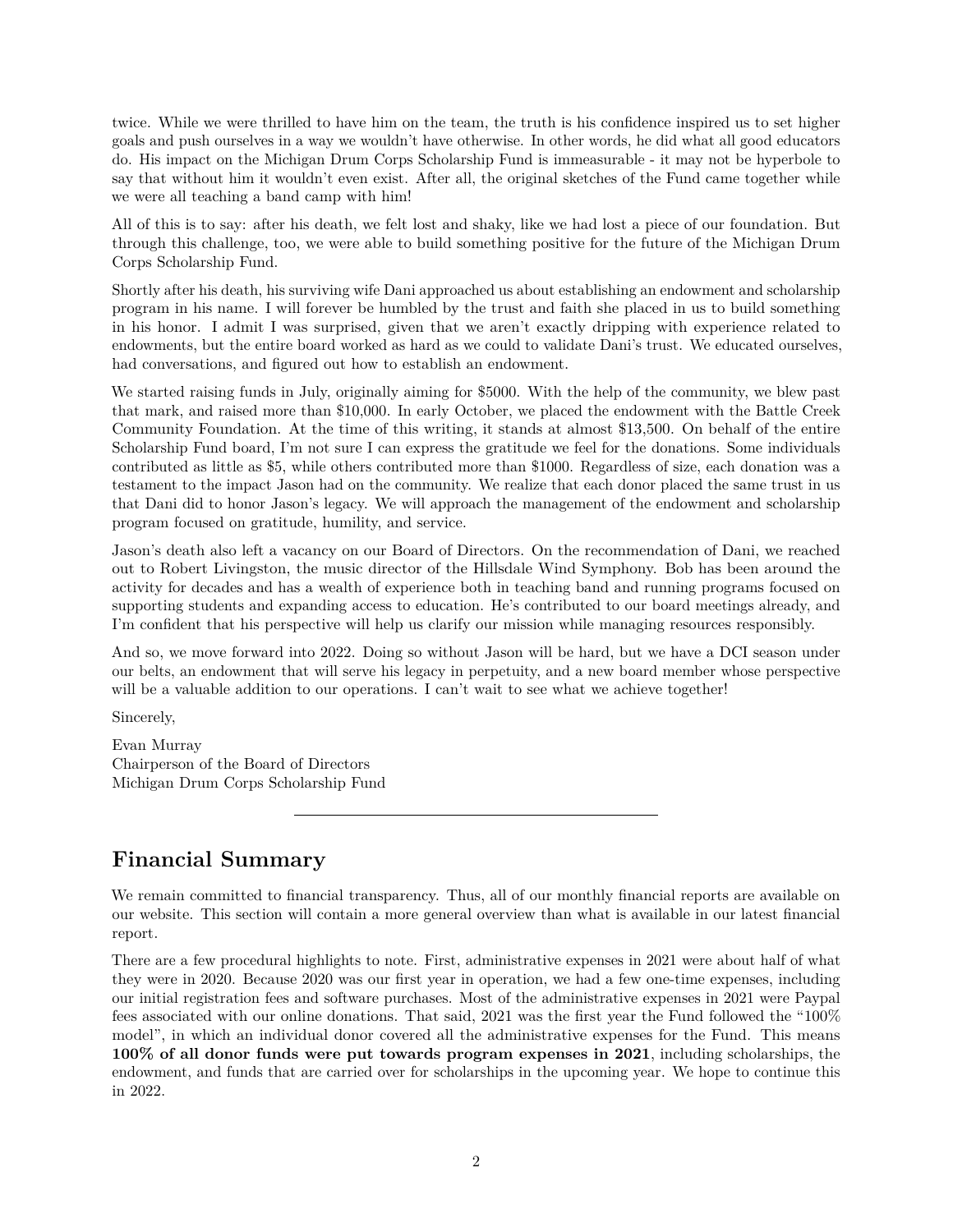The Michigan Drum Corps Scholarship Fund is in a strong position for the 2022 season. Given the nature of the COVID-19 pandemic, the most useful way to understand our overall financial position is to consider both our 2020 and 2021 fiscal years.

| <b>Item</b>                           | Amount      |
|---------------------------------------|-------------|
| Total Contributions                   | 17,767.51   |
| Net Program Expenses                  | $-2,745.00$ |
| <i>Administrative Expenses</i>        | $-1,223.81$ |
| <b>Jason Fritz Memorial Endowment</b> | 11,442.37   |
| Other Net Assets for 2022             | 2,345.44    |

Aside from the endowment, we carry more than \$2000 in net assets. We currently have \$2,140.44 available for scholarships, with \$500 of that being pre-paid to Legends Drum and Bugle Corps. This from a scholarship we awarded in February 2020 for a student who was unable to march in 2021.

Overall, the Michigan Drum Corps Scholarship Fund is in a strong financial position heading into the next fiscal year. Without any additional fundraising, we are positioned for 2022 to be a record-breaking year for scholarship awards - if the pandemic allows. That said, we would like to increase the amount of funds available to the general scholarship program if we can - more on this later.

## **Diversity and Inclusion**

As we highlighted in our previous annual report, we are committed to making the drum corps experience more accessible to students of all backgrounds and financial positions. In our opinion, cost is the greatest structural barrier to drum corps participation because it disproportionately locks minority and underserved communities out from even considering marching drum corps. We are committed to lowering this barrier for everyone, especially people of color, and will hold ourselves accountable for doing so.

In support of this goal, we entered the 2021 fiscal year with the intent of adding diversity to the Board of Directors. We fell short of this goal, and are disappointed. Unfortunately, the reality is that the circumstances of the year limited the board's bandwidth, and we did not recruit any prospective board members aside from Bob Livingston. We are committed to following through on this goal in 2022, and are currently looking for diverse voices to add to the Board of Directors.

A concrete action we did take on promoting diversity was to stop asking scholarship applicants for letters of recommendation. In our first year, we provided the option for students to send us letters of recommendation from their educators. This was optional, so not very many students sent letters of recommendation and we don't feel our scholarship awards were changed by the few letters we received. Nevertheless, [it is becoming](https://www.insidehighered.com/advice/2019/04/10/letters-recommendation-reaffirm-entrenched-systems-bias-and-exclusion-opinion) [increasingly apparent that letters of recommendation perpetuate privilege and systemic bias,](https://www.insidehighered.com/advice/2019/04/10/letters-recommendation-reaffirm-entrenched-systems-bias-and-exclusion-opinion) so we stopped asking for them.

Our application still has two *optional* prompts for demographic data - one for gender identity and another for racial identity. To be clear, we do not take this demographic data into account when awarding scholarships. In fact, the disbursement committee doesn't even have this information available at the time disbursements are made. We use this data only to assess our performance only after scholarships have been awarded.

As with our 2020 annual report, we are publishing basic diversity statistics on our scholarship recipients. Statistics in this report include both the 2020 and 2021 seasons. The cancellation of the 2020 season, with some scholarships rolling over and some not, means that separating the two years doesn't give a complete picture of either. We have a small number of receipeients and wish to respect their privacy, so all responses are aggregated into either male or female (we didn't have any recipients provide other identities) and white or nonwhite.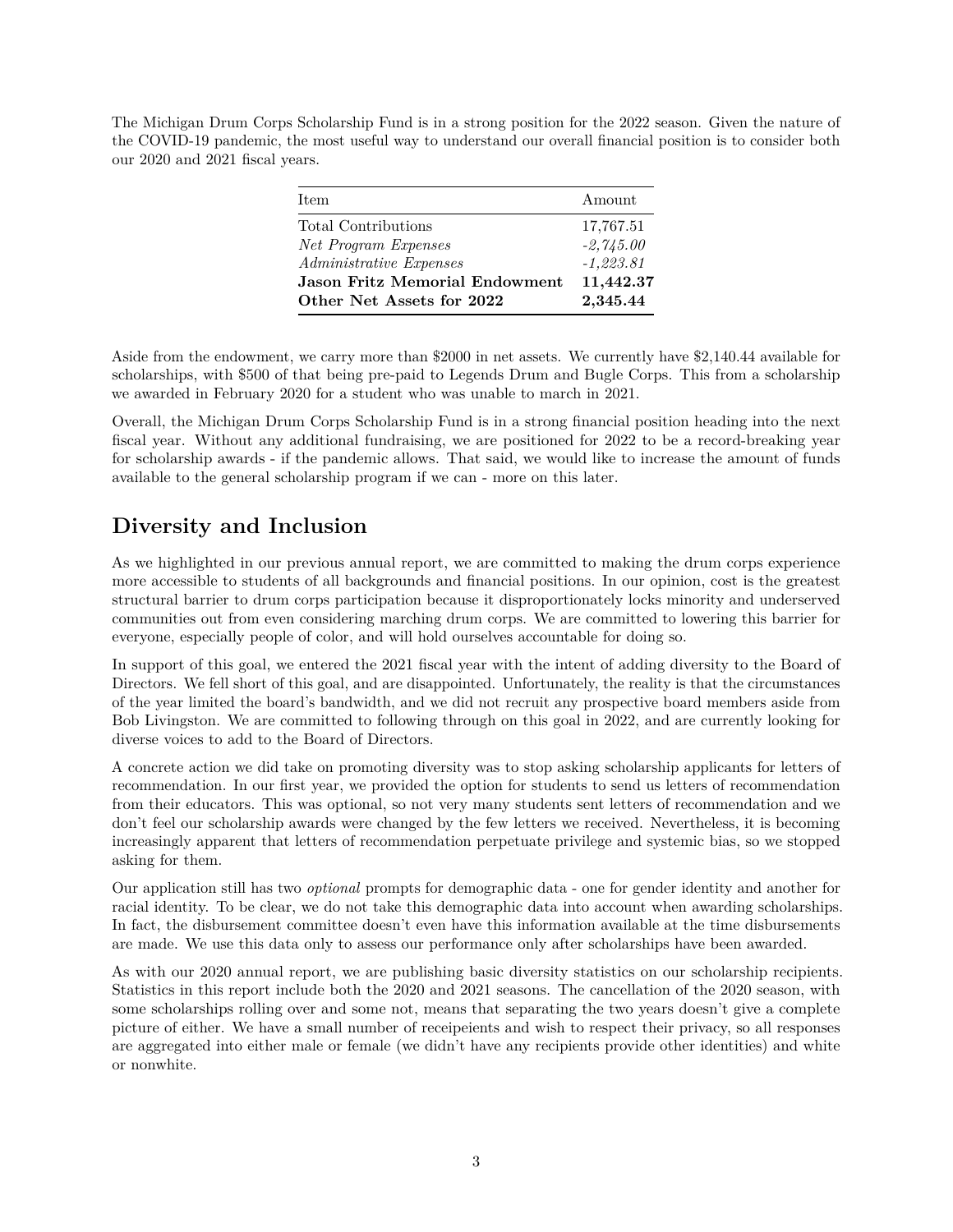

**Scholarship Award Demographics: 2020 and 2021**

\*No students entered other or non−binary genders \*\*Answers are aggregated for privacy

#### **Outlook for 2022**

As we've stated elsewhere in this report, the Michigan Drum Corps Scholarship Fund is in a strong position heading into 2022.

As auditions get underway, we have more than \$2000 available for scholarships, which would be a recordbreaking year for our general scholarship program. We have yet to turn away an applicant for our general scholarship program, and this will likely be the case for 2022. Moreover, we will award our first Fritz Memorial Scholarship based on funds available from the Jason Fritz Memorial Endowment early in the 2022 calendar year.

In regards to the endowment, we are excited to be partnering with the Battle Creek Community Foundation. BCCF meets [National Standards for U.S. Community Foundations,](https://www.cof.org/national-standards-us-community-foundations) has a track record of sound investment strategies, and shares the same community-focused priorities that we do. We hope that our partnership extends beyond managing the endowment because they can help us meet many of our strategic goals for years to come.

At present, we have 2 major goals for the 2022 fiscal year:

- 1. Increase the size of the general scholarship program.
- 2. Diversify the Board of Directors.

The largest challenge we see moving forward is the ongoing pandemic. At this point, it is not safe to assume that the 2022 DCI season will be a return to normal. The uncertainty of the pandemic means there is also uncertainty in how much we can realistically expect to fundraise. Much of the Michigan band community is dependent on jobs whose income is entirely dependent on the pandemic, like being a musician or music teacher. We understand that those who would like to give may not be able to, including those who have donated in the past.